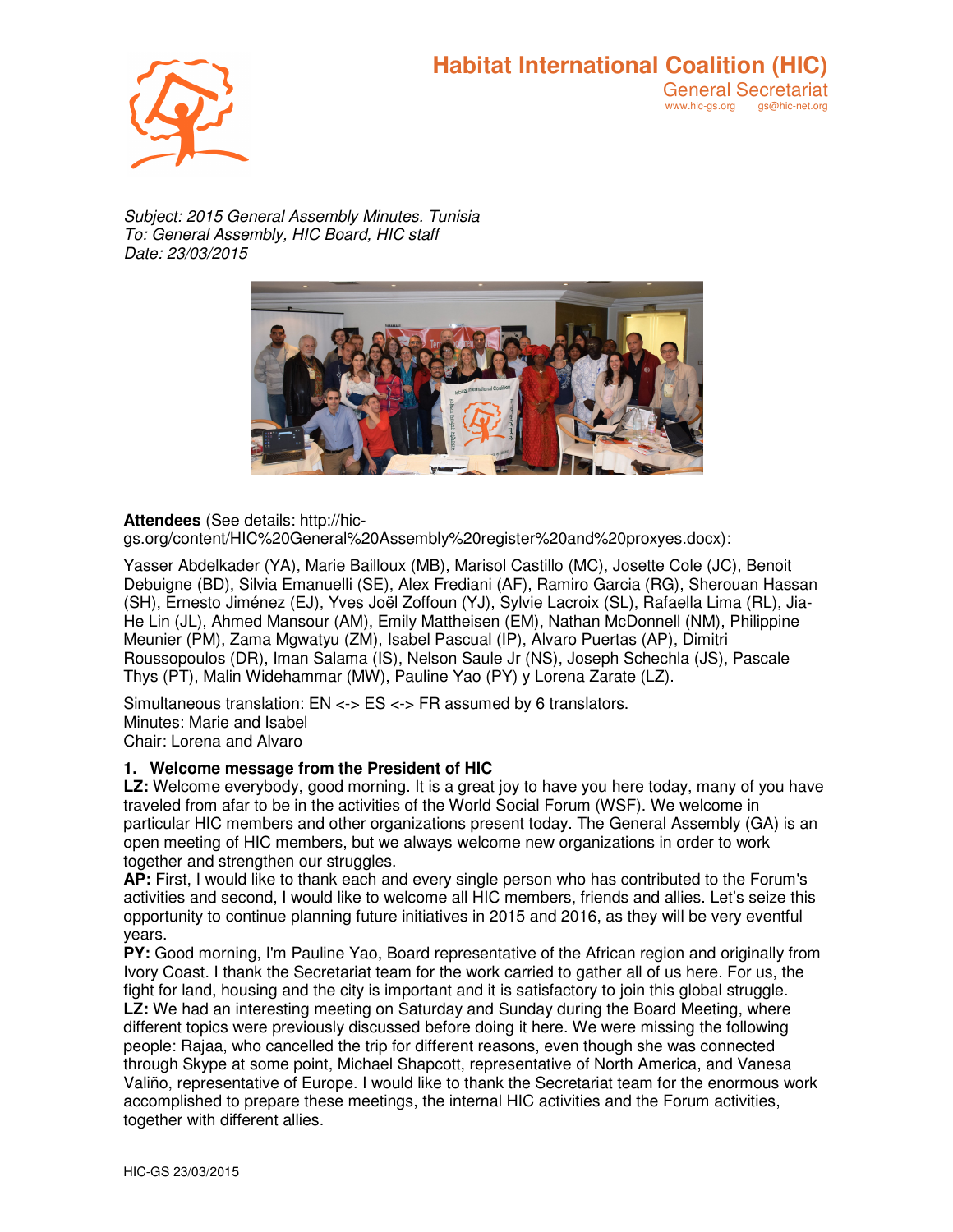### **2. Revision of the quorum**

**LZ:** We have today 29 participants, 14 women and 15 men, representing 20 organizations, coming from 18 countries and from all regions.

(See list of attendees: http://hic-

gs.org/content/HIC%20General%20Assembly%20register%20and%20proxyes.docx) Out of the 106 organizations entitled to vote, (see list: http://hic-

gs.org/content/HIC%20members%20with%20Right%20to%20vote%20on%20March%2023%2020 15.pdf), 9 are physically present and the Assembly currently has 10 proxies. Globally, we have 106 organizations with the right to vote, especially since we changed the rules recognizing labor and inkind contributions, which are of great value in comparison with the fees (of reduced amount). **Note 1:** We do not reach the required quorum (21 people) according to Article 11.1 of HIC's Constitution. So, we will open a voting process by electronical means, with the participation of all Members with the right to vote.

### **A round of introductions of participants is made.**

### **3. Approvals**

### **1.1. Voting on the General Assembly (GA) agenda in Tunisia 2015**

**LZ:** Each table has a copy of this GA Agenda. As you know, the Assembly meets once a year in person and all year virtually. Let's seize these hours together. In the first block we have the formal part of the Assembly, with voting and a session of HIC offices short reports. In the second block, we will talk about WSF activities, HIC strategy for 2015 and 2016, especially in the context of Habitat III. After that, we will open the debate for Assembly proposals and finally we will decide the next in-person GA.

**RG:** In the Board we found convenient to make a statement regarding the attack in Tunis, a call for peace and human rights.

DPU and POLIS present the motion to approve the Agenda.

**Voting I:** 18 in favor, none against, no abstention.

### **1.2. Voting on the approval of the General Assembly Minutes in Medellin** (Download the minutes: http://www.hic-net.org/news.php?pid=5509)

**LZ:** The Medellin GA was one of the busiest assemblies ever, with 76 people from 24 countries. At the end we fail to see all points of the agenda.

DPU and HeP present the motion to approve the General Assembly Minutes in Medellin.

**Voting II:** 18 in favor, none against, no abstention.

### **1.3. Voting on HIC 2013 Financial Report**

**AP:** The 2013 HIC-AL, MENA, SA, HLRN and HIC-GS Financial Report (www.hic-

net.org/content/b090%20HIC\_Statement\_2013\_annual\_report\_en.pdf) is an effort to coordinate the results of the different HIC offices. They are independent offices and each of them audits their accounts with different agencies. The report is public and questions are welcome. At the end there is a balance that is part of the on-going projects, which is the reason why budgets are not closed. In the footer we can find the main donors for each office, who are also provided with this report. **SE:** Why HIC-HLRN and HIC-MENA do not have administrative costs?

**JS**: Given that administrative costs are already part of the different projects, we included them in the corresponding project expenditure item. For the next report, we could make it separate in order to have an unitary approach.

**LZ**: This Report is on page 24 of the HIC annual report, downloadable on HIC website (http://www.hic-net.org/document.php?pid=5950).

DESCO and DPU present the motion for the approval of HIC 2013 Financial Report.

**Voting III:** 18 in favor, none against, no abstention.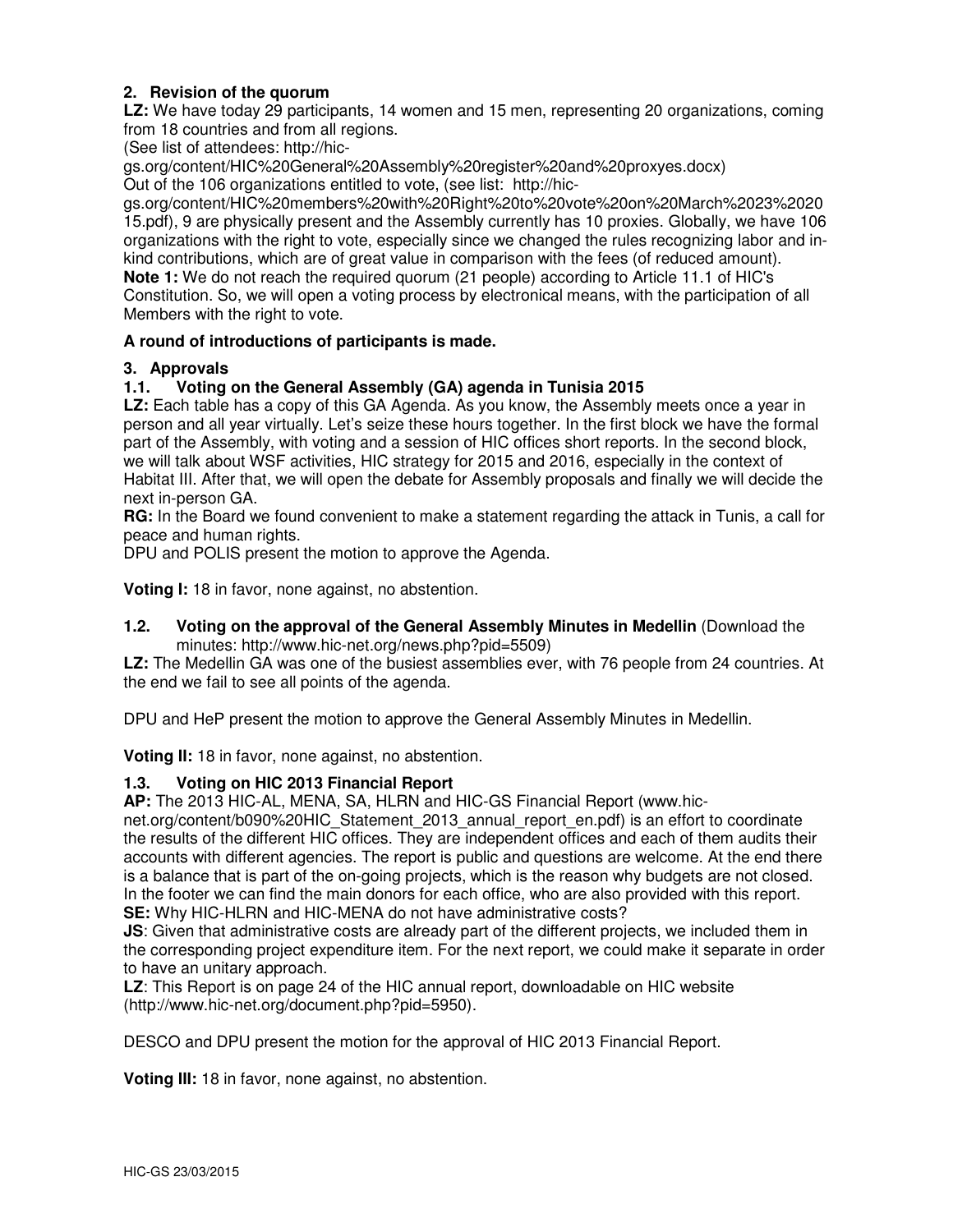### **1.4. Voting on the appointment of Ana Sugranyes as a member of the HIC Wisdom Keepers**

**AP:** Within the Coalition there is a group of people who have shown great commitment and dedication to working with members and to defending the rights related to habitat. This is the group of Wisdom Keepers. For HIC it's important that this knowledge is not lost. Ana Sugranyes was very involved during the General Secretariat transition. She is still working in Chile, as a member and as our representative in Chile with local organizations. This proposal was presented by Michael Shapcott and Michael Kane to the Board and approved by the last one. Now this decision must be ratified by the GA.

**JS:** All our wise people were present 40 years ago. They are really important to the history of HIC because they are the base and they maintain our integrity.

LZ and RG present the motion to approve the appointment of Ana Sugranyes as a member of the group of Wise Keepers.

**Voting IV:** 18 in favor, none against, no abstention.

**Note 2**: Ernesto Castillo and Marisol Jimenez from Union Popular Valle Gómez, were not present when the General Assembly was voting.

### **4. Letter of Solidarity to the Tunisian people**

**AP** presents the Letter of Solidarity to the Tunisian people (see http://www.hicgs.org/news.php?pid=6108)

**SE:** It should be added what happened two days ago in Yemen, not only focusing in Tunisia. **JS:** Let's add the recognition of these acts as part of a pattern of violence imposed in the region by the legacy of foreign colonization and persisting hegemony in the form of Zionism, war and occupation of peoples and states by external powers.

**LZ:** And we should also add in the second paragraph our commitment and emphasize the struggle for democratization and human rights.

Do we agree with the statement and the general tone? We will finalize this Letter during the Assembly meeting and then present it.

# **5. Reference Centers Reports**

### **1.1. General Secretariat (GS) Report**

**AP:** First, the GS team has coordinated the work with members, strengthening their processes related to habitat, with elections in Latin America and the MENA region, where the new By-Law have been implemented; 10 Board meetings have taken place, in addition to the General Assembly in Medellin with high participation, HIC staff meetings, in-person meetings with members, especially in Latin America, continuous communication, the publication of 11 newsletters, translation of documents, support and dissemination of 21 statements from other networks (see http://hic-

gs.org/content/a160%20Summary%20of%20endorsed%20declarations.pdf).

At the same time, we have kept continuous communication with members through social media and new tools have been launched, such as the video channel

(https://www.youtube.com/channel/UCc-d7kD4TwMIqE132b-imNg), the photography channel (https://www.youtube.com/channel/UCc-d7kD4TwMIqE132b-imNg), the specific blog on Habitat III (https://habitat3hic.wordpress.com/) and the consolidation of the Member Space (http://www.hicgs.org/membership/login.php), as well as progresses in the implementation of the portal. Secondly, the GS team has helped strengthening members and allies in their struggle for a place where to live in peace and dignity, promoting coordination meetings to support and reinforce projects and initiatives. The GS has participated in local and international events, such as the meeting of the International Council of the World Social Forum, the International Forum on Democracy and Cooperation or the International event on the Right to the city. The HIII working group was organized and stays very active, proposing initiatives such as the research of DPU national reports.

Third, advocacy for the recognition, defense and implementation of the rights to the habitat has been supported, like in Medellin in the WUF7, both within and out of the Forum together with local organizations; coordinating the strategy for Prep Comm 1 in New York, taking part in the Habitat III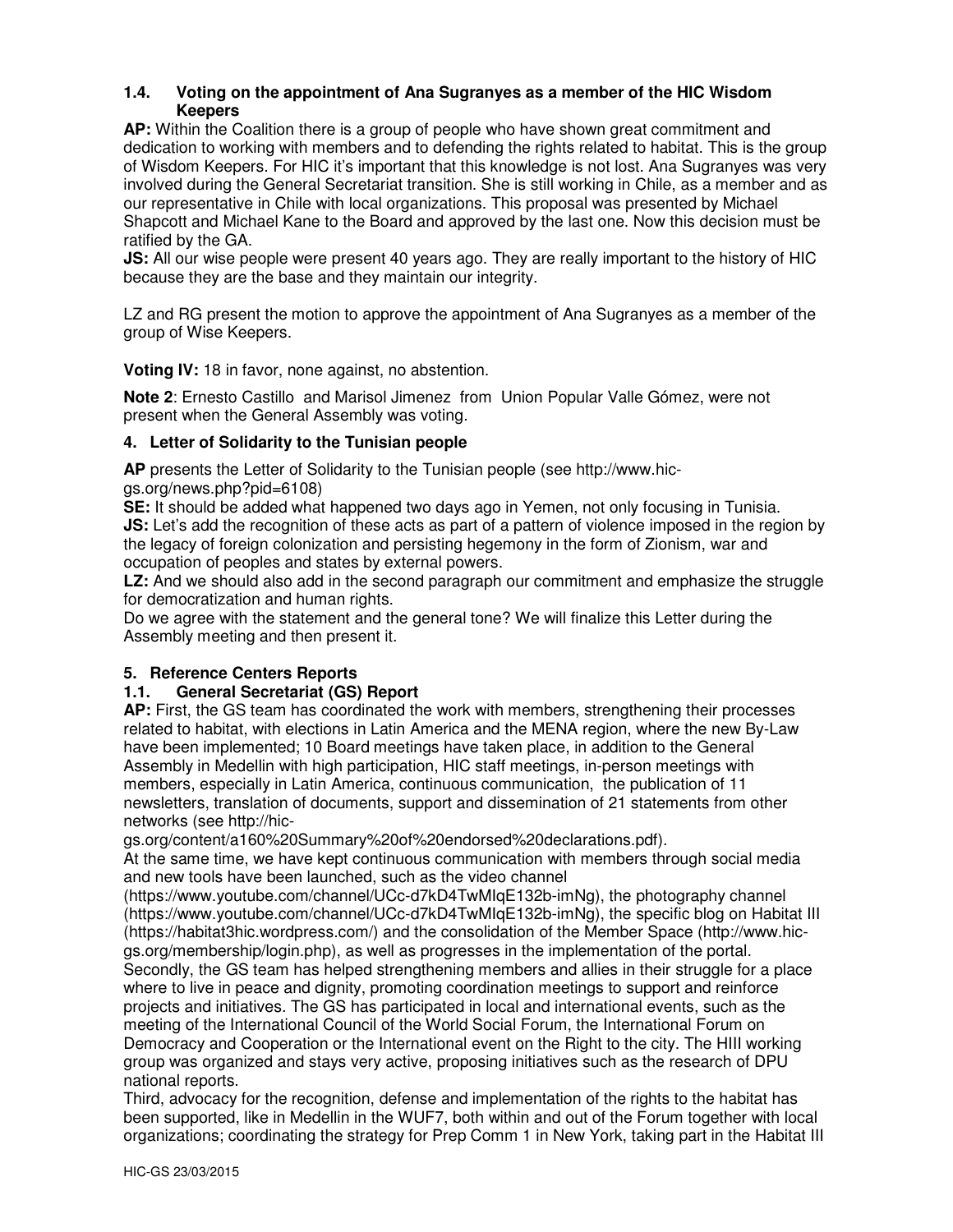International Working Group and drafting and implementing global projects: Social Production of Habitat Platform with Urbamonde, and the Right to the City for all with Polis. (See report: http://hic-gs.org/content/a129-1b%20GS%202014%20report%20ES.pdf and list of activities: http://hic-gs.org/content/a129-1a%20GS%20activities%20report.pdf)

### **1.2. Latin America Report**

**RG:** We present some activities and processes we have undertaken. (See presentation: http://hicgs.org/content/Actividades%20HIC%20AL\_VFE.pdf). I have spent only a few months as a Board member but I have spent many years committed to HIC. The first activity refers to the working group on the Social Production of the Habitat (SPH), this group was consolidated in Medellin and we have set the target to document, visualize, defend and strengthen the contributions and experiences in the field of social production and management of the habitat to fulfill the human right to housing, in order to influence laws, regulations, plans, programs, public policies and budgets at the local, national, regional and international level.

The second activity is the hearing of people living in urban shantytowns in the Americas and their ESCR. The Inter-American Commission on Human Rights (IACHR) in the framework of its 154th regular session hosted a thematic regional hearing to discuss issues relating to this.

The third activity is the process of Habitat III. This process is an opportunity for mobilization and advocacy on habitat human rights. I take this opportunity to highlight that there is life before and after Habitat III.

Finally, there is a regional forum in Lima in October, in the framework of HIC's 40th anniversary and DESCO's 50th anniversary to discuss the civil society expectations for Habitat III.

**SE:** SPH working group is being really active, with the delivery of 10 files and the process of setting up a blog. This working group will meet in September. The office and members have been really active in the regional event of the platform for the Right to the City in Sao Paulo. HIC-AL participated in the Preparatory Committee of Habitat III (Prepcom 1) to hear about next steps. As communication tools, in addition to HIC's website and Facebook, we have a newsletter and we encourage members to send articles to it.

### **1.3. Africa Report**

**PY:** At the regional level we have some difficulties in the coordination and communication with the focal point and other members of the Coalition in Africa.

At the country level for Ivory Coast, I have taken part in different meetings organized by HIC, such as the Medellin Forum and one Habitat III programme in Nairobi. Ivory Coast participates in the Habitat III working group, thanks to Edouard Yao, from the Réseau Leadership pour l'Environnement et le Développement (LEAD), in the Committee on the issue of land, thanks to the partnership with the European Union, and in a platform for civil society organizations working on the issue of urban land. We are working with the HIC General Secretariat to boost the region and for this purpose we have prepared a project proposal (see http://www.hic-

gs.org/content/a180%20Fiche%20Projet%20Atelier%20FCIEX%20HIC.pdf) to conduct a regional workshop on the right of habitat of the African peoples and on the Post-2015 Agenda and the Habitat III process.

### **1.4. HLRN Report**

**JS:** Most of what HLRN has been doing globally and MENA has been doing regionally is reflected in the activities taking place in the WSF. First I would like to show you where activities are on our website (visit: http://hlrn.org/activity.php#.VTjUOiGqpBc). HLRN has been active in reporting on the human rights system of the UN. Under the second phase of the Universal Periodic Review (UPR), HLRN has jointly submitted the reports of Spain, Ethiopia and Italy. In another area, it has made an impact on Habitat III, participating in the PrepCom 1, with much preparation, studies and strategies. (See: www.hic-gs.org/content/H3\_EVAL\_en.pdf)

**EM:** for the past 2 years I worked with Davinder, using two primary spaces for the civil society: (i) The Civil Society Mechanism (CSM) for the Committee on World Food Security (CFS) which is the largest international mechanism of civil society organizations (CSOs) seeking to influence agriculture, food security and nutrition policies and actions at national, regional and global levels. HIC coordinates the urban food and nutrition constituency within the CSM, and we were involved in Protracted Crises negotiations and in the development of the voluntary guidelines of Land Tenure;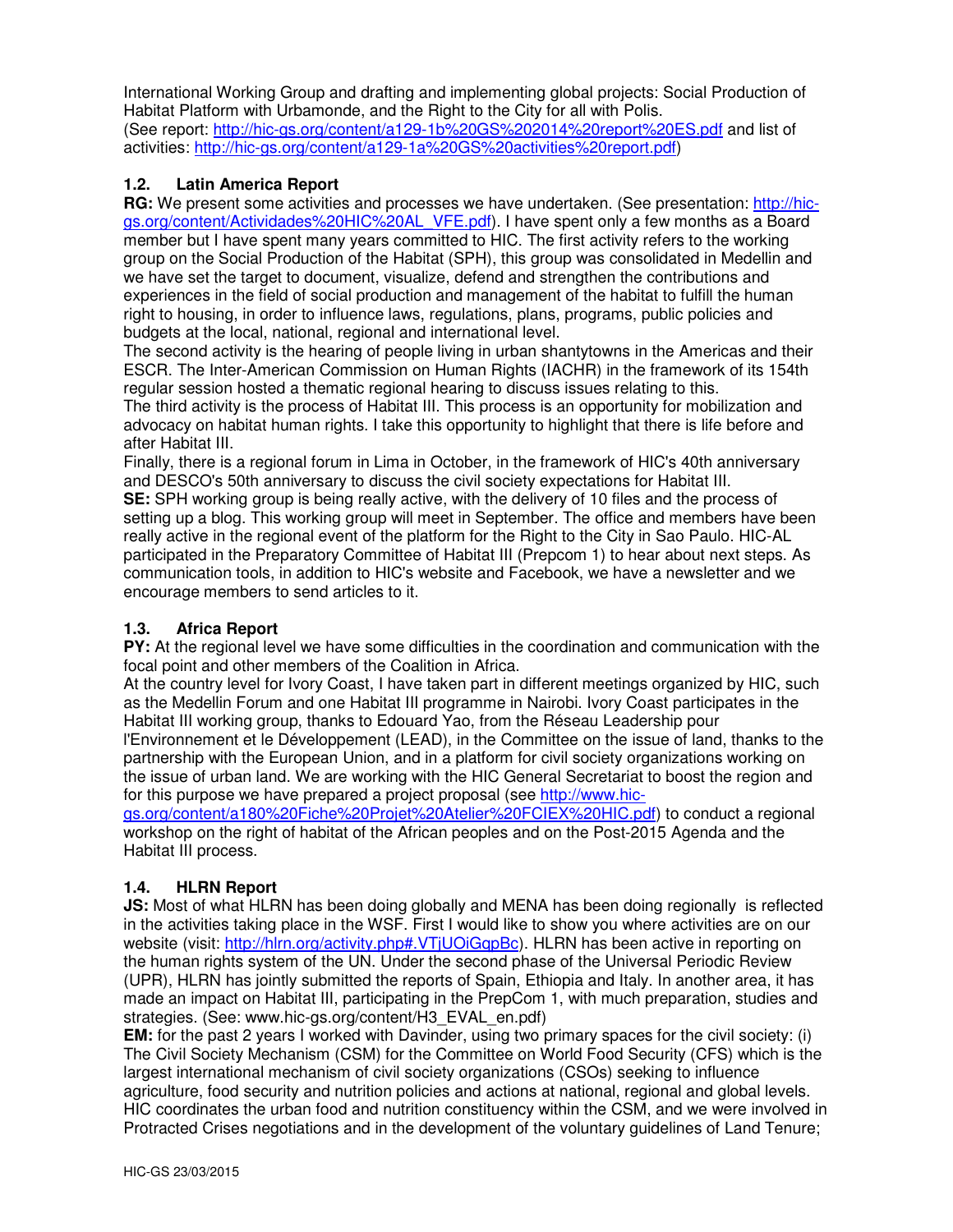and (ii) the International Planning Committee on Food Sovereignty (IPC) where we have worked with other social movements and NGOs on different issues related to food sovereignty, including the implementation of the tenure guidelines and the linkages between land and water as well as the City region food system (http://www.cityregionfoodsystems.org/) to promote participatory local food systems to better support marginalized populations across the urban-rural continuum. We have an event of this subject at the WSF.

### **1.5. MENA Region Report**

**JS:** In the region we have similar topics, although we are also working on occupation, particularly the case of Palestine. 2014 was an important year because of the 10th anniversary of the advisory opinion of the International Court of Justice on the Wall in occupied Palestine. We work with networks and legal experts to commemorate the legal letter of the decision of the Court. We had several interventions with local authorities networks to discuss the "self-executing" international law obligations of local authorities to refrain from contracting and acquiring from parts who cooperate with Israel's occupation and colonization of Palestine. This is the case of Palestine and Western Sahara.

Within the United Nations Human Rights Council, HLRN submitted the reports of Turkey, Egypt and Yemen to the Universal Periodic Review (UPR) and also took part in the review of the committee of human rights violations of Israel. We also took the issue of right to the city to Egypt. We celebrated the Land Forum in Tunis in December (visit

http://www.hlrn.org/img/documents/MENA\_LFV\_Report\_EN\_2.pdf). The topic of the Land Forum "Taking it to the Next Level: Relating Local Issues to Global Processes" framed the current phase in a cumulative effort that started in 2009 to capacitate civil society from the MENA region to contribute effectively to global processes that promise to set global norms and policies for land and natural resource exploitation. One of the initiatives that came out was a regional network of farmers. One of the initiatives was a regional network of farmers. This will be the subject of another WSF activity.

### **1.6. Situation in Europe**

**PT:** I am going to present the situation in Europe, reminding you that I am not the representative from Europe, but a HIC's Member working in Belgium. (See presentation: http://hicgs.org/content/PP%20AG%20HIC.pdf )

### **1.7. Membership Report.**

**MB:** Regarding HIC membership, in 2014 we had a formal group of 363 members, number of organizations that have ever paid their fees. There is an important kernel of active people not matching the registers. In 2014 we had 31 new applications to membership from the 5 regions, of which 21 were approved. Some applications were not approved due to the lack of documentation or lack of response from the corresponding focal points. We have obtained 55 fee payments, raising a total of 920 dollars and 1565 euros.

It has been interesting the implementation of the new rules this year, granting voting rights to 71 members in the region of MENA and 32 members in Latin America, for being active organizations. (See: http://hic-gs.org/content/3%20Membership\_breakdown\_2014.pdf)

### **1.8. President's Report**

**LZ:** As you see, in the Coalition and through the membership we work on issues related to habitat, each region with its own specificities. There is a diversity of groups and struggles, it is a complex work. The President's contribution, in collaboration with the SG and other offices, during the WUF7 in Medellin, was carried out through activities within and outside the World Urban Forum, organized by UN-Habitat but also with local organizations (UNAL, Casa de la Memoria, Foro Social Urbano Alternativo y Popular). On the one hand, this allowed us to get back in touch with historical organizations and incorporate new members, we had an interesting impact on the local and international media, it was an important moment of visibility and building strength for the Coalition, we also got back in touch with other international networks such as Slum Dwellers International (SDI), we tried to approach platforms and build strategies on R2C towards HIII, we had a really productive meeting with foundations and organizations supporting HIC work and also with international donors, which facilitated contacts between foundations (Misereor, Rosa Luxembourg,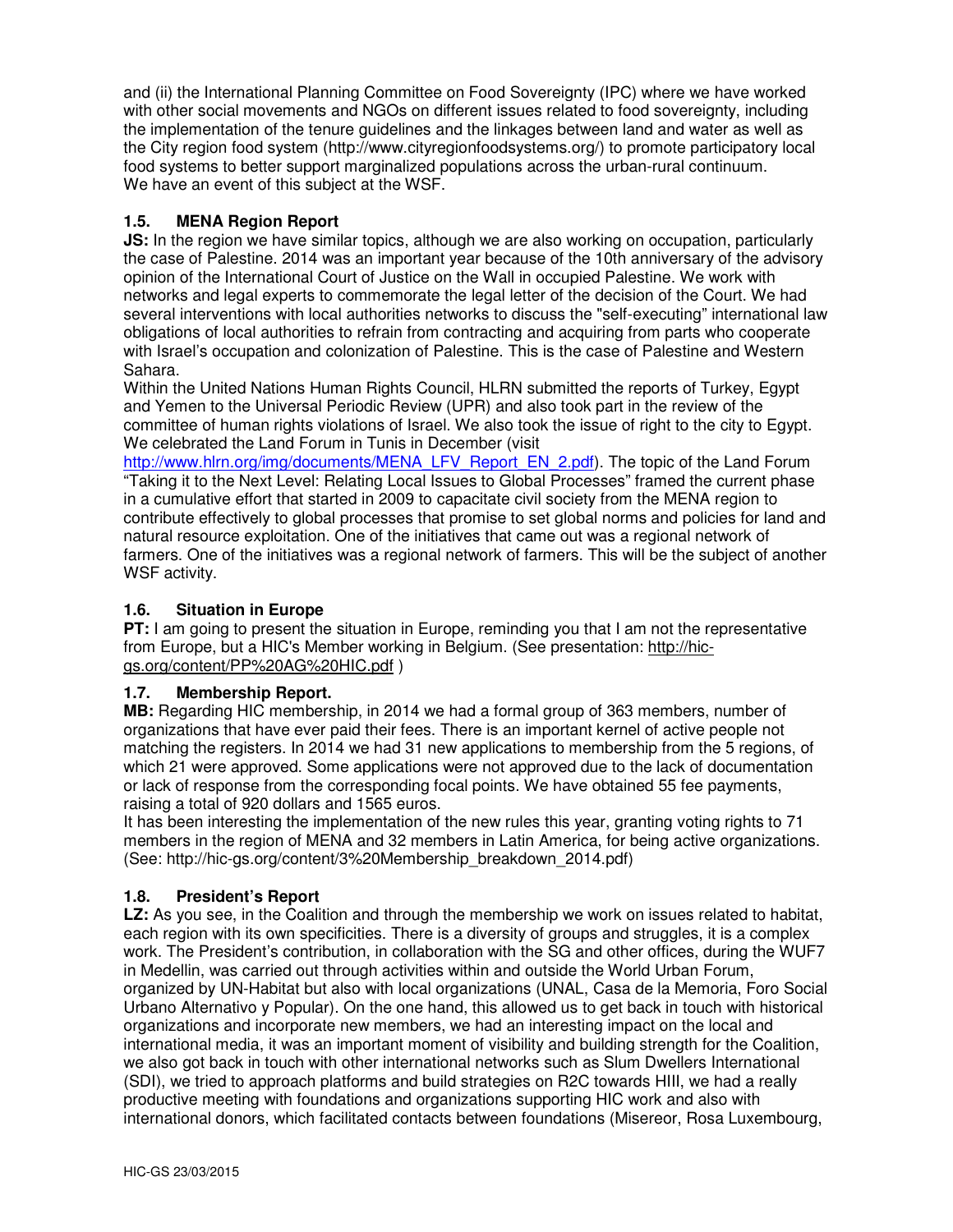Ford Foundation, We Effect and the Foundation for the Progress of Humankind), to tell them about HIC work and allow them to articulate their support.

On behalf of HIC, I participated in events from HIC organizations and other bodies, in many different countries (Argentina, Bolivia, Canada, South Korea, United States, Mexico, Peru and South Africa) both personally and virtually, in academic events and networks. Finally, in terms of the incidence, very specific events: 1) one speech in the Human Rights Council session in Geneva, in March, where the special Rapporteur on adequate housing, Raquel Rolnik, presented her last report and the guidelines on security of tenure, particularly of urban settlements, with some other side events; 2) one critical speech in the ECOSOC (United Nations Economic and Social Council) special session in New York, in May, addressing for the first time issues of urbanization. There is a more detailed report that we will include in the HIC annual report. **NS:** I would like to add more information about the work of the global platform for the Right to the City, with the development of a research on the R2C in three regions: i) Latin America, in the following countries: Brazil and Colombia, and these cities: Bogota and Sao Paulo; ii) Africa, in South Africa and Kenya and the cities of Cairo and Jerusalem; and iii) Europe, in Spain and Italy, and the cities of London, Hamburg and Istanbul. This material will be printed and distributed in the PrepComm2 and for the WSF we will have a CD. A question for our partners in Europe: could you please share more information about the R2C School in Europe? How could we coordinate a training on the R2C?

**PT:** The European Popular School for Housing Right (see www.educpop-droits.eu), works to allow activists and volunteers acquire useful knowledge for the defense of their rights to housing. The idea is gathering R2C militants to analyze European experience in order to foster networking at the meeting.

### **6. HIC at the WSF**

**AP:** We have a number of activities during the WSF, organized together with members and allies, in addition to the World Assembly of Inhabitants, date to be confirmed. We are providing you with a brochure in 3 languages with places, dates and times (see: http://hic-gs.org/news.php?pid=6074). Tomorrow afternoon, the opening march of the Forum will take place and we will inform about how to enter the Campus, registration is required in the WSF website. Each one can register as a member of an organization.

**IS:** The idea of the platform of the Social Production of Habitat (SPH) was discussed in Medellin. The aim is to build a network of organizations and to support actors working for the SPH inclusion in the Urban and Habitat Agenda. In the SPH Forum in Geneva in October, the concept was discussed, all NGOs gathered under this platform. The workshops we organized have different contents depending on the context, but the main objective is to provide knowledge and disseminate the concept of the SPH. We also focus on the exchange of knowledge between two organizations (e.g. between South Africa and Senegal). Our work is funded by the Leopold Mayer Foundation. Urbamonde has already created a first publication with some SPH cases (see: http://hic-gs.org/news.php?pid=5934).

A methodology based on project analysis to show the diversity of SPH practices and to support global exchanges was discussed.

We are now working on developing a website that will promote a SPH prize with different regional centers, studying with the Building and Social Housing Foundation (BSHF) the possibility of a special section for the SPH awards.

The activities proposed during the WSF offer a description of the SPH concept for people to subscribe to the website, since the concept of SPH is sometimes confused with the concept of social housing.

**NS:** The global platform on the Right to the City (see: http://www.righttothecityplatform.org.br/) offers activities that are part of the strategy defined at the Sao Paulo meeting in November, where organizations from different levels, local and national governments (Brazil and Chile) decided to join the movement about the R2C, as happened in Brazil where the WSF process began (in Porto Alegre) and where the World Charter for the Right to the City was elaborated. Two products came out of this meeting: one guiding document to the activities that will take place over the next two years and the outcome document of this platform for R2C (see: http://www.righttothecityplatform.org.br/publicacoes/).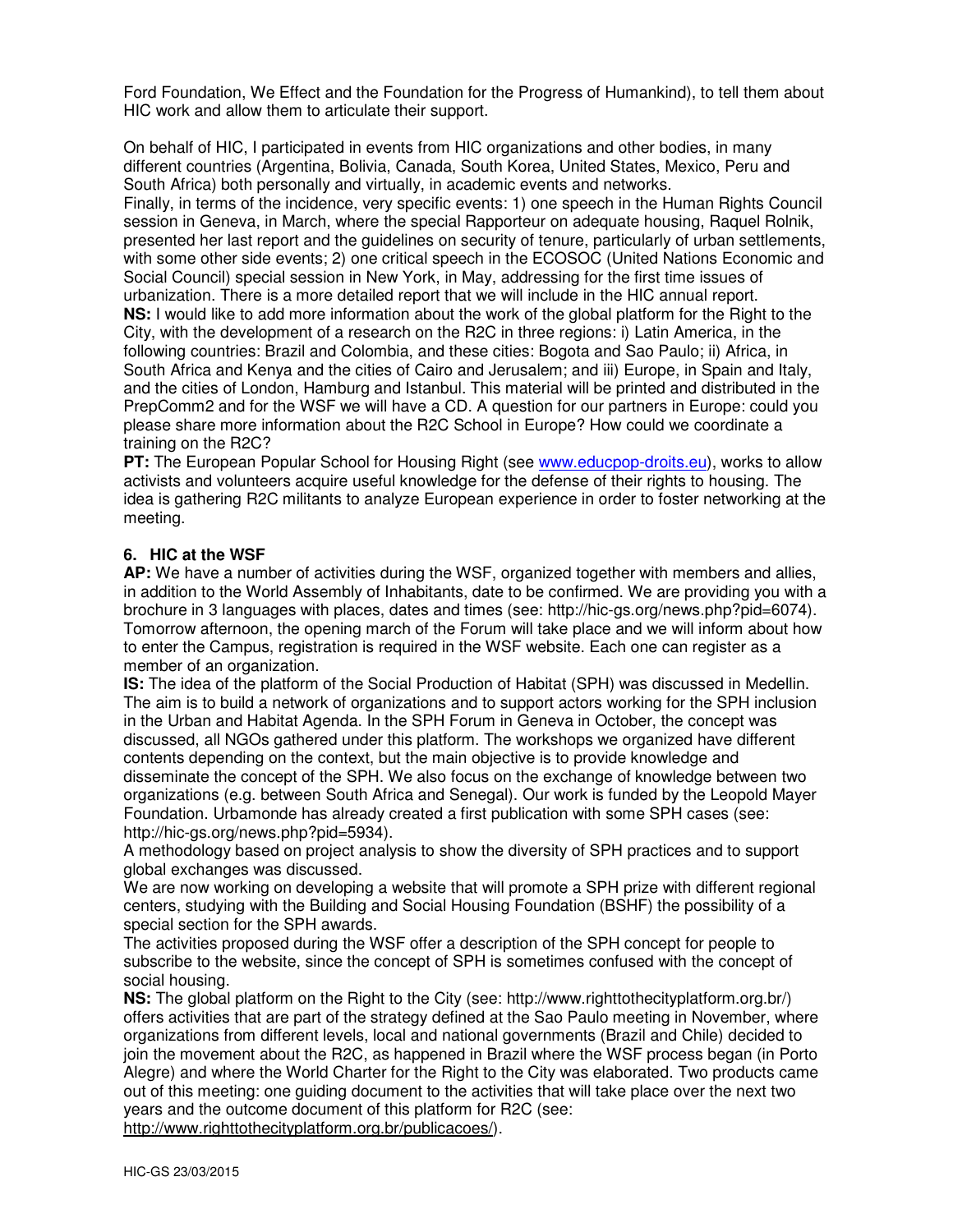We are organizing two activities on the R2C global platform: Thursday, Platform on the Right to the City + Platform on the Social Production of Habitat, a discussion to inform about the structural axes and strategies of the global platform, and Friday How to Implement the Right to the City to Build Democratic and Sustainable Cities, a training on conceptual elements of the right to the cities well as the legal, administrative and juridical tools that can be used to implement it.

A national seminar on Habitat III (HIII) was carried out last month, in which the elaboration of a proposal for HIII was discussed with social organizations and communities.

The prepCom2 will have a side event: the expectations of civil society and local governments for Habitat III (see: http://hic-gs.org/eventsdetail.php?pid=6195), where we will see cases from Asia, Africa and Europe, and in May the 2nd Latin America and the Caribbean Regional Forum on Adequate Housing "Housing for Life" in Monterrey (see: http://hic-

gs.org/eventsdetail.php?pid=6000) on the cases of Latin America

**EM:** On Wednesday 25th we will host the workshop Reclaiming local food systems, where the links between the platform on the Right to the City, the movement for food sovereignty and the solidarity-based economy will be discussed and shared. The other event, the Global Convergence of Lands and Waters Struggles, is an event to share experiences about the struggles for water and land at the national and international level and to build the future of Global Convergence together. **SE:** In Latin America we are in contact with groups organizing the convergence of land and water. We supported the drafting of the Declaration of Peasant's rights by La Via Campesina (see: http://hic-al.org/noticias.cfm?noticia=1469&id\_categoria=8).

**JS:** Three activities: 1) Local authorities in support of Palestinian rights, an initiative with local authorities, related to the Free Palestine Forum 2012 where it was decided not to cooperate with parties that are related to the occupation. In 2013 and 2014 we had other events, a conference that produced the declaration of the olive (see declaration: English, French, Spanish, Arabic) defining extraterritorial obligations of states following the agenda of human rights. 2) Thursday morning, the Middle East and North Africa Land Forum, an event about the results of the MENA Land Forum and to create a network of small farmers. 3) Civil Society Expectations and needs of the HIII process. In Medellin we expressed the expectations of civil society for HIII. We ask the process to be more inclusive, to keep the integrity of the Habitat Agenda and a human rights and good governance focus. ONU-Habitat has failed to implement these demands for HIII, so this is our last chance to evaluate this implementation. We listed all the aspects to be implemented before HIII. How do we evaluate the progress through national, regional and global reports? **AF y RL:** Present the research: Habitat III National Reporting Processes: Locating the Right to the City and the Role of Civil Society (http://hic-gs.org/eventsdetail.php?pid=6102). This initiative came from the HIC Habitat III working group (https://habitat3hic.wordpress.com/). This research focuses on the national reports, the civil society participation and finally a process analysis. Countries included in the research were: Brazil, Chile, Egypt, Indonesia, Jamaica, Mexico, Peru and South Africa. The process was analyzed according to 4 points: i) the participation in the process of elaboration of the national report ii) the balanced representation of civil society, iii) the transparency and responsibility/ accountability for mutual benefit and iv) continuous learning and improvement of the current participation processes. The content was analyzed according to the principles of the right to the city i) the social function of land and property, ii) the right to the habitat social production, iii) the full exercise of citizenship and the city democratic management, iv) the right to a fair economy, v) the right to a healthy environment and to equitable and sustainable

development, and vi) the spatial justice.

Recommendations: i) greater clarity in the monitoring and accountability of Habitat I and II, ii) a commitment to a coherent vision based on social justice and urban sustainability and iii) a comprehensive framework for the implementation of a vision based on social justice and urban sustainability

**SE:** How can we explain the absence of many countries? What is the HII benchmark for governments? Which is the impact of this tool? What about the strategy?

**AF:** We could only find the reports from these 8 countries online. Our reference are the commitments made for Habitat II, there has been a general lack of participation. We had a meeting with Ana Moreno, from the Secretariat of Habitat III to discuss this.

**AP:** We would like to thank DPU for this result and for the effort. It's only the first part of the CS report. The working group will work on this issue in the next phase.